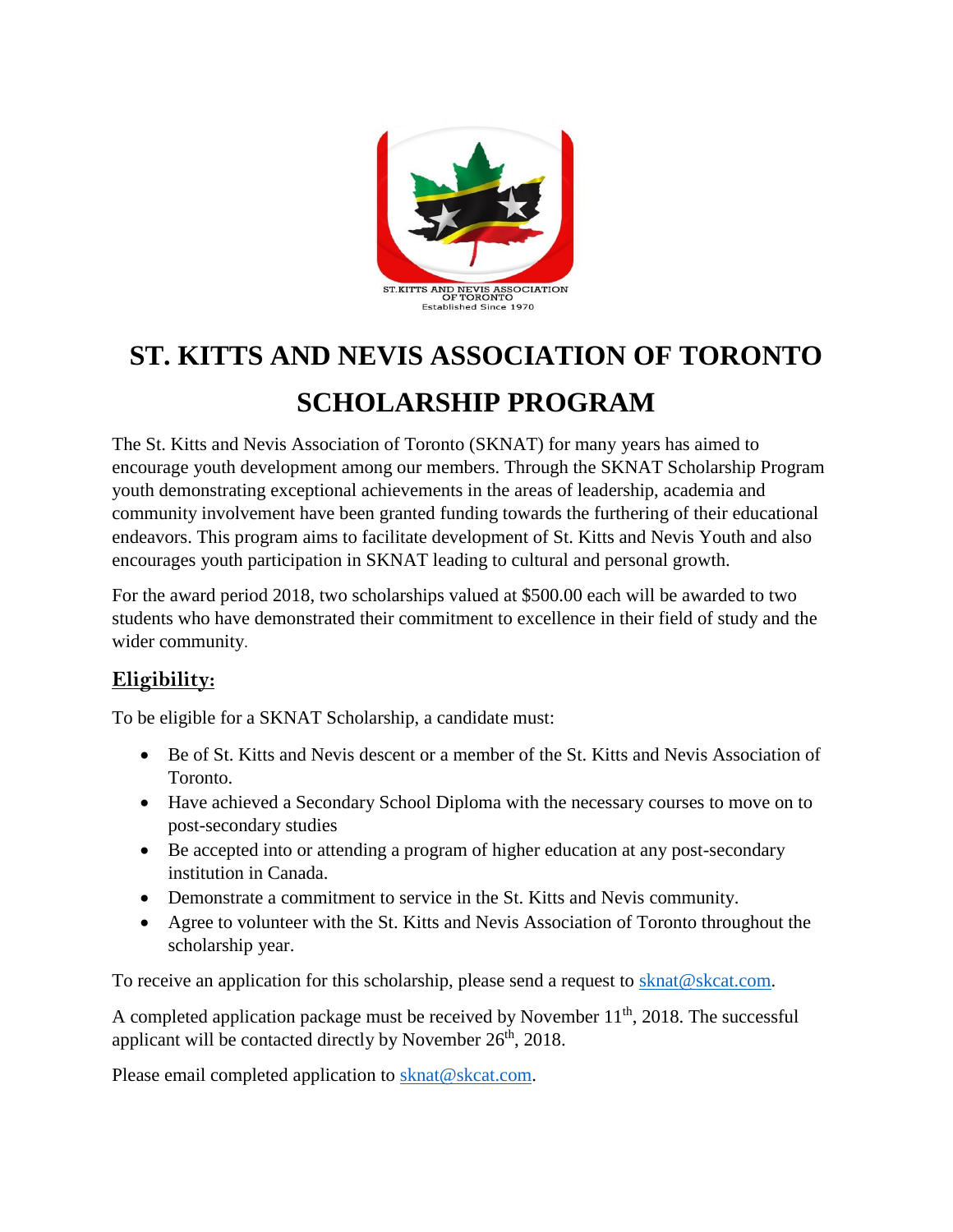## **ST. KITTS AND NEVIS ASSOCIATION OF TORONTO SCHOLARSHIP APPLICATION FORM**

All applicants are asked to complete all sections of this application form and submit it along with the items indicated in Section F by November 11<sup>th</sup>, 2018 at 11:59 pm.

#### SECTION A:

SECTION B: Activity/leadership roles within your school (you may add a separate sheet)

SECTION C: Community Service (you may add a separate sheet)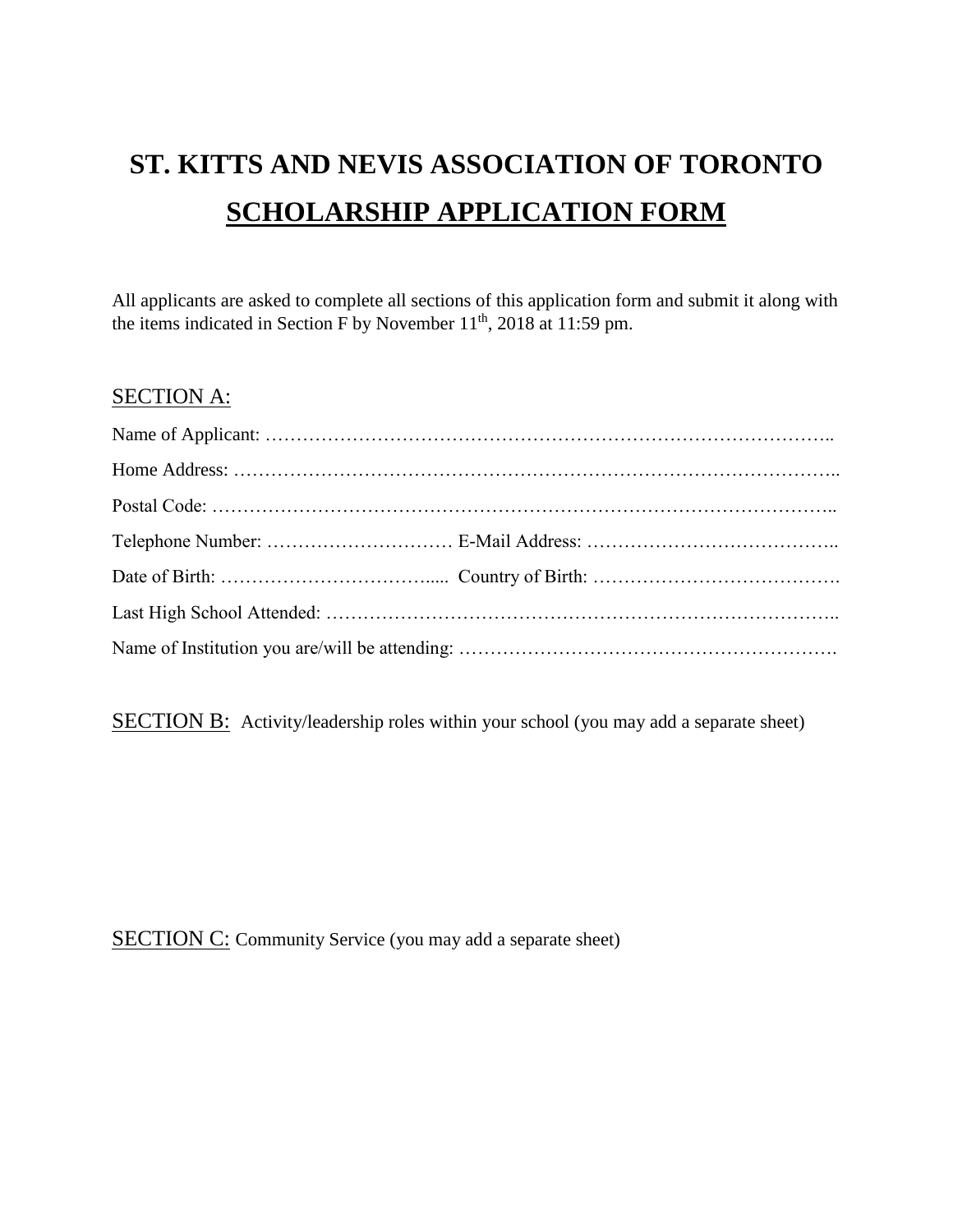## **ST. KITTS AND NEVIS ASSOCIATION OF TORONTO SCHOLARSHIP APPLICATION FORM**

SECTION D: Family Information

1. Parents/Guardian Name and Address

……………………………………………………………………………………….. ……………………………………………………………………………………….. ………………………………………………………………………………………..

2. If applicant was not born in St. Kitts and Nevis, please indicate closest relation(s) and name(s)

……………………………………………………………………………………….. ……………………………………………………………………………………….. ………………………………………………………………………………………..

SECTION E: Please provide the names of references and include at least one letter of recommendation (principal, teacher, community leader or other professional).